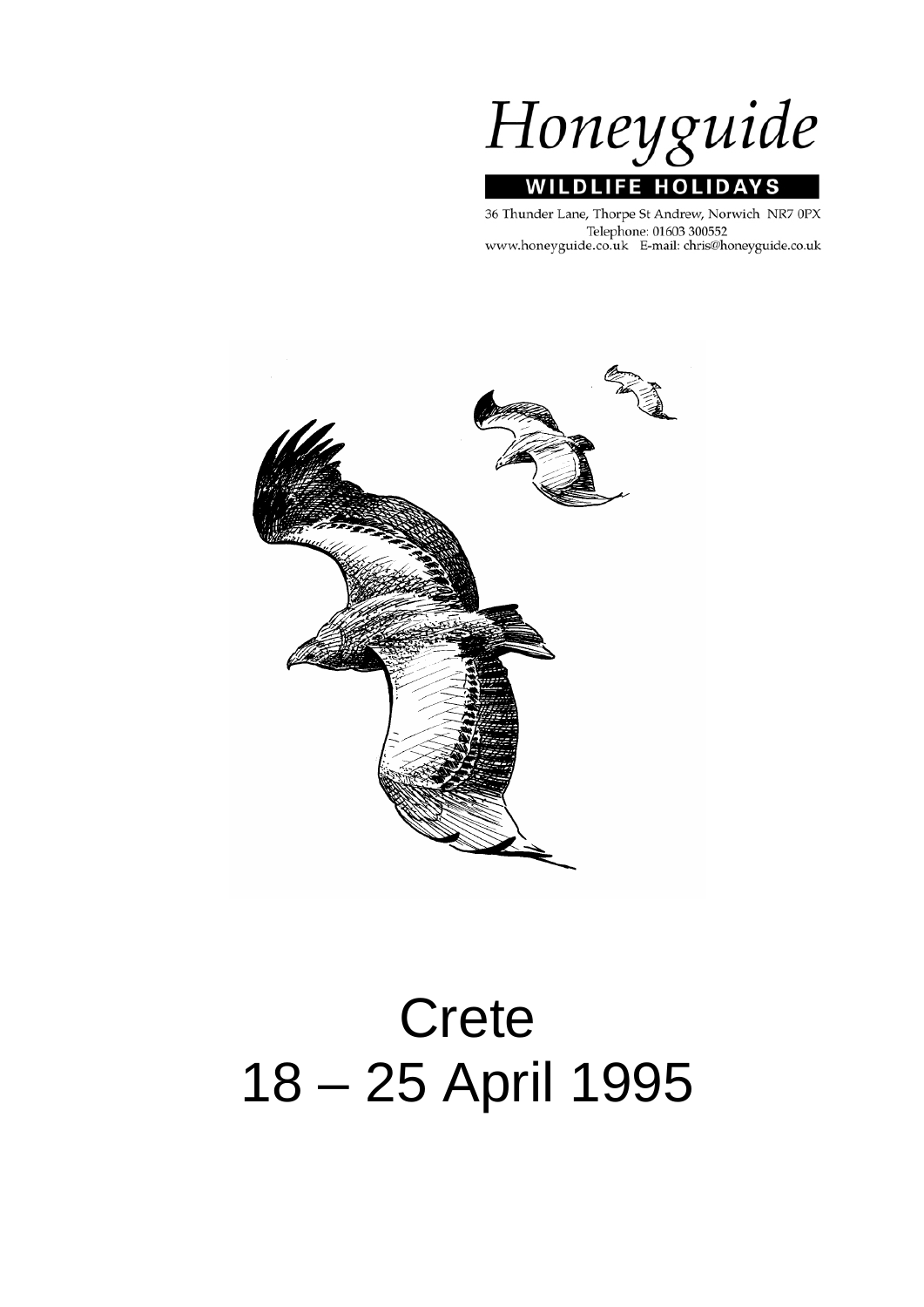# **Crete 18 – 25 April 1995**

The group Mike Pill Doreen Pill

Anthony Shipton Elizabeth Shipton

Susan Staniforth

Daphne Page

John Wakerley Christine Wakerley

Alan Greengo

Cliff Robinson Sheila Thompson

Leaders: Mick Rebane and Chris Durdin

Report written by Chris Durdin

Note: English spellings of Greek names are reliably inconsistent, For example, what we usually know as Phaestos (or Phaistos) is on the local road signs as Festos, Gortys = Gortyna, Agia Triada = Ayia Triada/Hagia Triadha; Heraklion = Iraklion …

*Original document scanned for web use with OCR (Optional Character Recognition), December 2014. Species names are kept as then noted, though some have changed since, especially* Ophrys *orchids for there are several new species recognised or other changes.*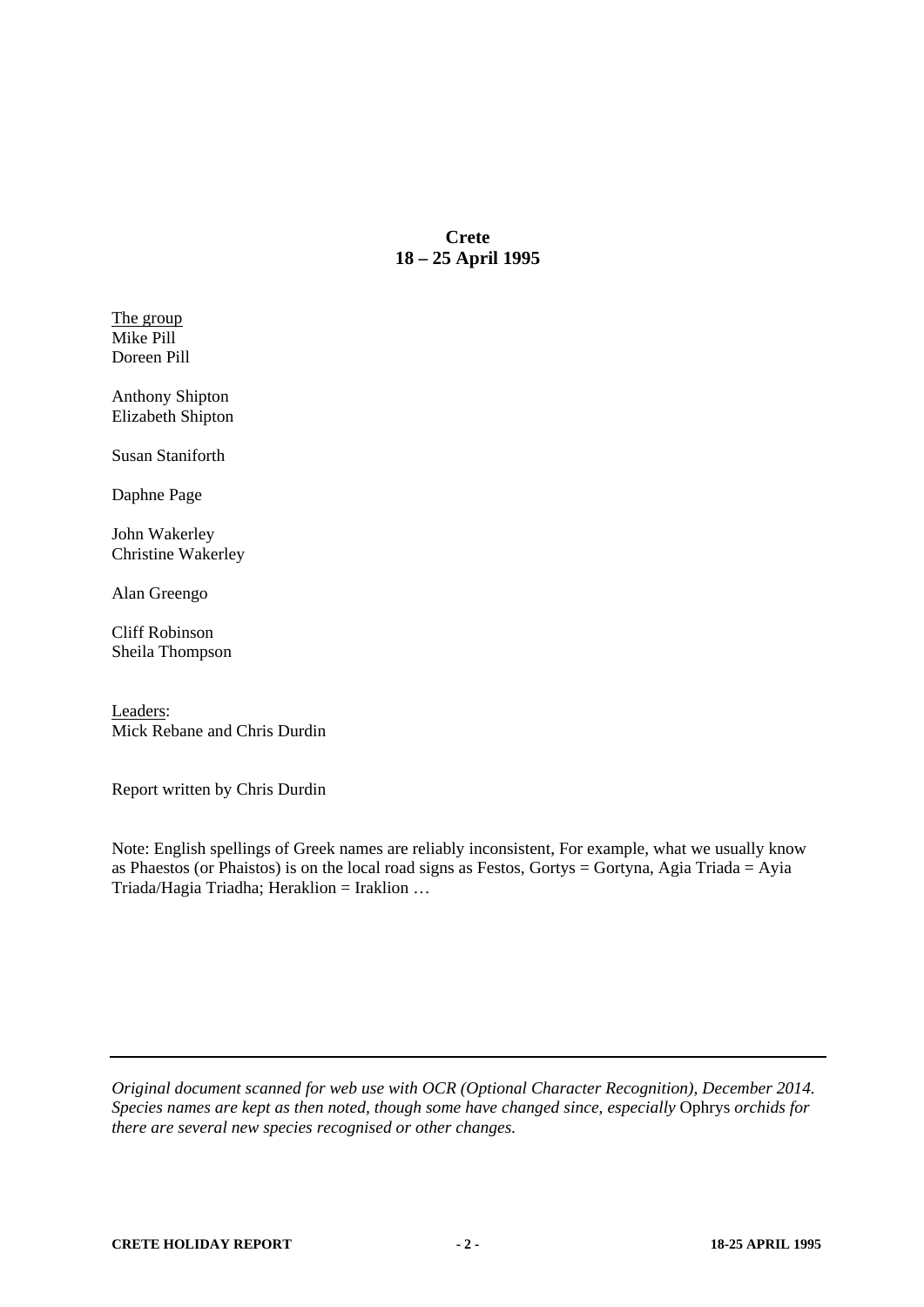# Daily dairy

# Tuesday 15 April – Stansted-Heraklion-Plakias

'No walking is allowed' said the lady marshalling us into airport buses from the Stansted flight into buses, as I suggested we might walk the 75 yards into the airport terminal. There we collected our luggage, drachmas, holiday leader Mick Rebane and the coach and headed west.

There was a stop on the outskirts of Rethymnon for coffee and cake, then we headed south across the island towards our base on the south coast at Plakias. Giant fennel was lit by the coach headlights by the roadsides on the way. Mick fetched a minibus – one of two we used all week – to carry the suitcases for the last few yards on streets too narrow for the coach, and there George Dimakis, proprietor of the Hotel Sophia, settled us into our rooms for the week.

# Wednesday 19 April - Local walk to: Myrthios

We had heard tales of poor weather on Crete until we arrived, but today was warm and that was how the weather stayed for the whole holiday.

The olive groves through which you can walk to Myrthios start just a few yards from the hotel. Before dipping into then we looked in some scrub, attracted by singing Cetti's and great reed warbler (neither were seen this time), and a common sandpiper shot through where there was no visible water. Even here there was immediately a profusion and confusion of wild flowers. The yellow and white of crown daisies; purple pitch trefoil with its smell of tar; scarlet and blue pimpernel; the deep crimson pea flower of dragon's-teeth.

Through the woods the flower list multiplied (see below). Highlights included a start to our orchid list with *Orchis italica* (Italian man, naked man or naked monkey orchid), late spider and bug orchid. A wood warbler was singing, a temporary territory on migration. A golden oriole was heard and a spotted flycatcher - Mick's first on Crete this year – was seen. The butterfly net was in action too. A speckled wood was examined in the Ferrero Rocher box, then our first Eastern festoon.

Climbing out of the wood, the local buzzards could be seen well, and there were distant griffon vultures, In the Mediterranean scrub, Sardinian warblers and stonechats were common, Here many shrubs are prickly to resist grazing: spiny thyme, spiny burnet, Greek spiny spurge and smilax, for example. Others are strongly scented; commonest was the yellow-flowered Jerusalem sage. The thick leaves from massive bulbs of the autumn flowering sea squill were there alongside somewhat similar spring flowering asphodels.

We passed a Venetian water mill where the stream was once tamed and channelled to make olive oil. Then upwards to the welcoming white walled village of Myrthios, past the old laundry, where we were expected at the Platia Tavern. Here Greek salads were interrupted twice, firstly to move tables when a bus needed to turn in the square. Then a Norfolk couple, John and Ann Oxenford, told us stories of orchids above Spili, before needing a bump start when their car refused to start. (They made it safely back and changed their hire car for another with no further mishap and send their thanks for our help.)

The afternoon walk back to Plakias was downhill, to everyone's relief, and on a wide track. That evening, our first taverna dinner was at Zorba's.

# Flowers seen on the first day's walk

Not all species have English names but where they are known they are used where possible, usually taken from Blamey & Grey-Wilson's Mediterranean Wild Flowers. Latin names are in italics. Where a name is in brackets it is the same flower as the other name next to it.

Osyris Fig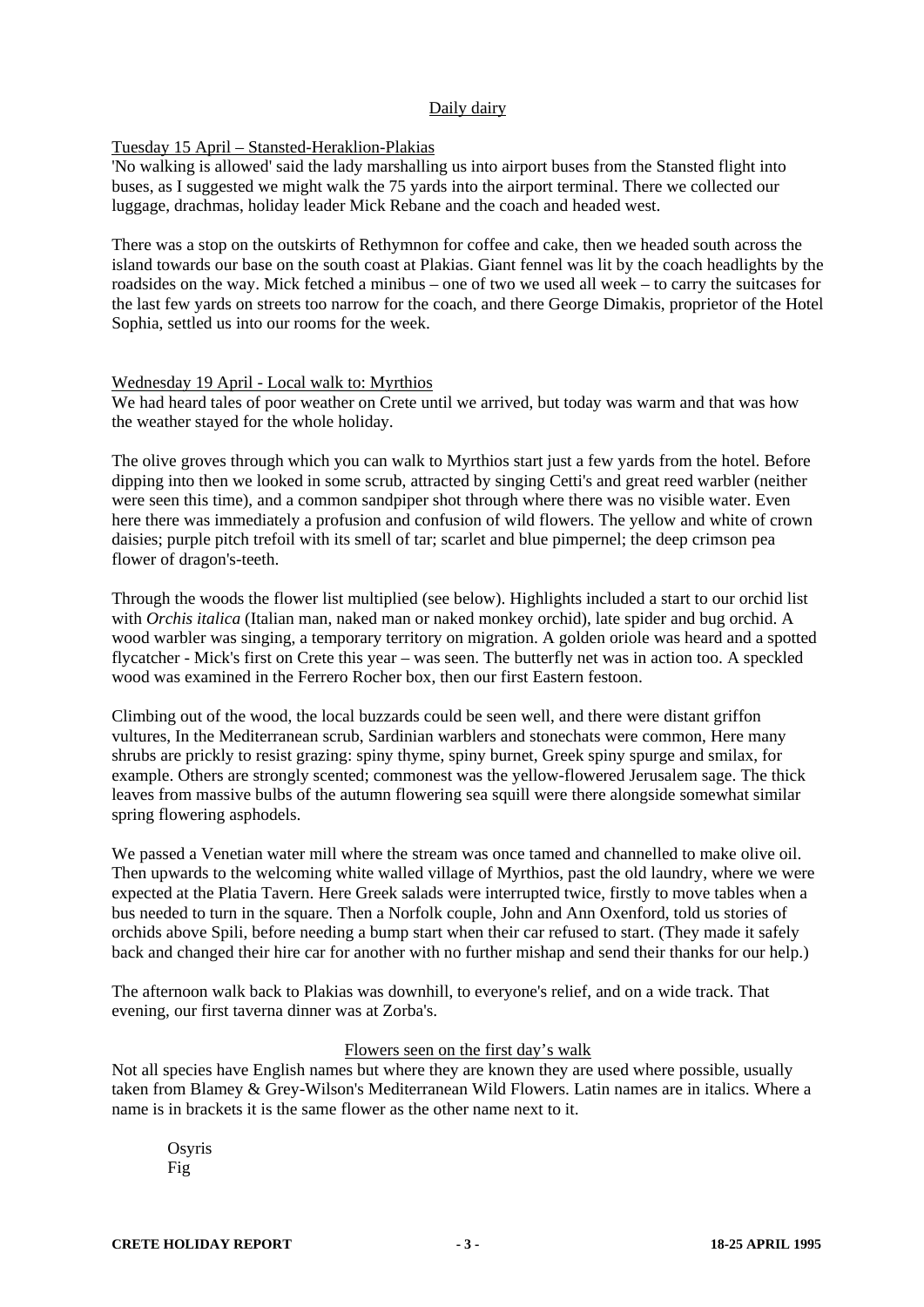*Silene colorata Anemone heldreichii*  Turban buttercup *Ranunculus asiaticus* Yellow horned poppy Oriental plane Navelwort Spotted medick Carob Star clover Asparagus pea = dragon's-teeth = winged pea *Tetragonobulus purpurea* Bladder vetch *Vicia villosa* fodder vetch Little robin Round-leaved cranesbill Long-beaked storksbill *Erodium gruinum Coronilla cretica Convolvulus elegantisimus* = *C. althaeoides tenuissimus*  Mediterranean spurge Greek spiny spurge *Euphorbia acanthothamnos Lavatera cretica* a tree mallow *Hypericum empetrifolium* a shrubby St John's wort *Cistus salvifolius* – white-flowered, sage-leaved *Cistus creticus* – pink Cretan bryony *Bryonia cretica* Prickly pear Giant fennel – in full flower Fennel – just beginning to sprout first leaves Scarlet & blue pimpernel *Onosma graeca* a goldendrop Purple viper's bugloss *Echium plantagineum* Blue houndstongue *Cynoglossum creticum* Borage Jerusalem sage Three-lobed sage *Salvia fruticosa* Saturia *Satureja thymbra* – smells like thyme *Verbascum sinuatum* a mullein *Verbascum arcturus* – an endenic rnullein Cretan wall lettuce *Petromarula pinnata* – actually a bellflower, endemic *Pallenis spinosa*  Crown daisy Salsify – like a pinky-purple Jack-go-to-bed-at-noon) Common (spring) asphodel Sea squill – leaves only *Ornithogalum narbonense* a spiked star-of-Bethlehem Tassel hyacinth Smilax Barbary nut *Gynandriris sisyrinchium* Fleld gladiolus *Gladiolus italicus* Dragon arum Naked man orchid *Orchis italica* Late spider orchid Bug orchid Eastern tongue-orchid *Serepias vomeracea* ssp *orientalis* Large quaking grass Giant reed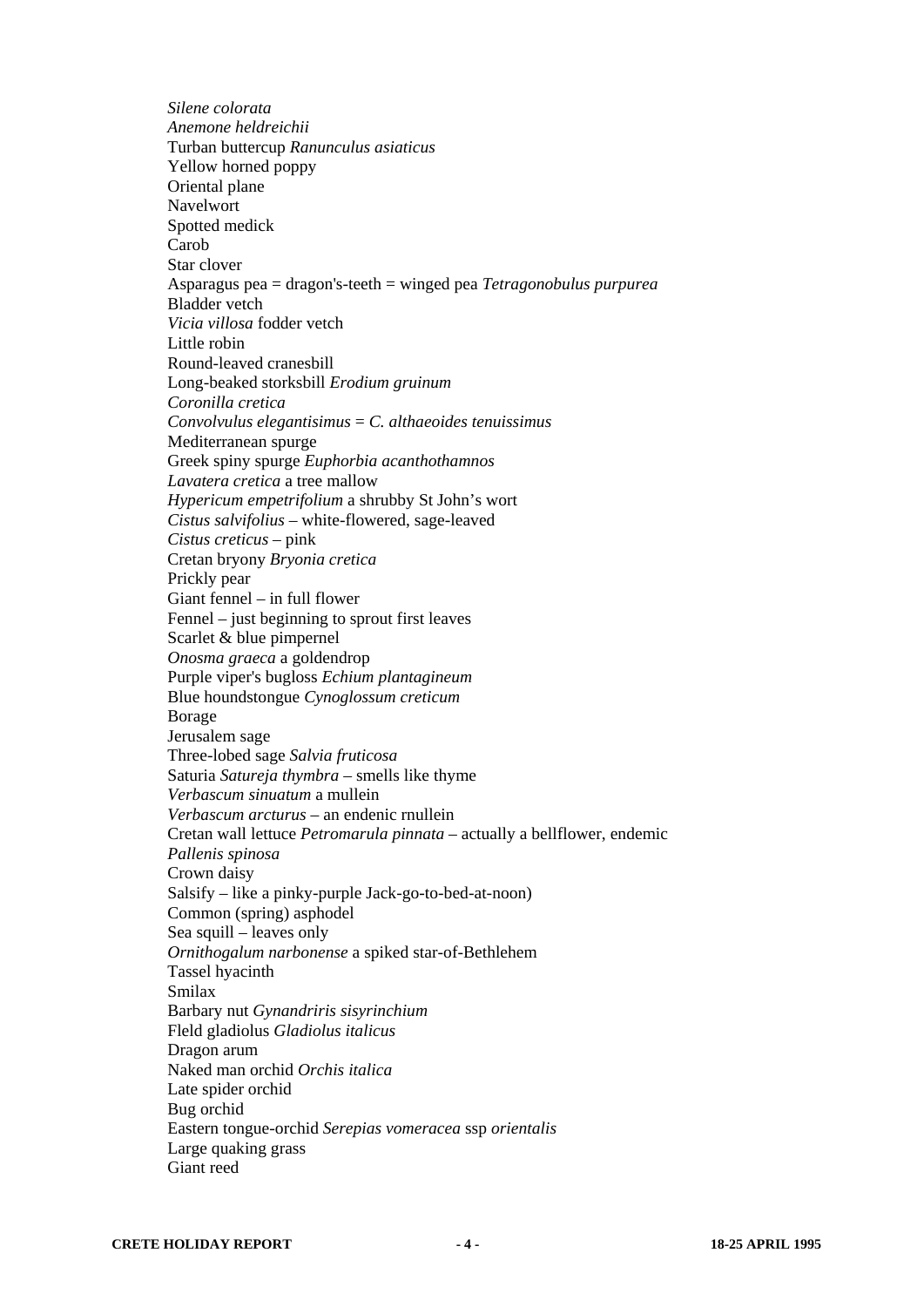# Thursday 20 April – Spili

East of Plakias there is a number of low lying fields, well placed for a migrant bird flying north. The small wet area in the first field had drawn in a ruff, and in the second an extraordinarily tame squacco heron with fine plumes on its nape. The ordinary sparrows on Crete are the brown-capped Italian subspecies. We had barely adjusted to these when we also found a Spanish sparrow on a tamarisk, the only one seen during the week. Crested larks perched still for clear views; whinchats were on fences and bushes; goldfinches were brighter than seemed possible; and Mick found a tawny pipit on the ground. Passing the two fields, we turned briefly inland past sheets of gladioli on the right, when from the left a bittern flew up over the dry part of the field.

Having collected Sheila, we drove inland, stopping at Kourtaliótiko Gorge. Immediately there were ravens, griffons, a blue rock thrush and superb black-throated wheatears. There are steps to take you down into the gorge – one of 2000 gorges in Crete. At the bottom the water comes out of the limestone rocks in a sheet reminiscent of water features in shopping mails. A tiny chapel was visited by those with a more spiritual outlook on life.

Lammergeier is one the 'target' birds on Crete, and it was the ever alert John who picked up the bird of prey that showed its long wings and paddle-shaped tail as well could be hoped for. There are five or six pairs on Crete, ranging far and wide over the mountain ranges, so this was a real slice of luck. Among the rocks were the white flowers of the endemic *Cyclamen creticum*. Down in the gorge was the bush storax with sweetly scented, delicate hanging white flowers.

Back up by the minibuses there was a mini-drama when ravens and kestrels were mobbing a griffon vulture. The ravens' motivation became clear when we found a nest up on the cliff. Up in the sky with them were alpine swifts and crag martins.

Lunch was a gyro – the Greek equivalent of donner kebabs – or two, eaten by the fountains from stone lion heads in the square at Spili. Above Spili the landscape is more open, almost moor-like, where there was the 'lu lu' song of a woodlark as we left the buses by the roadside. Our destination was just a few yards away, a grassy hillock. First a stream had to be crossed by way of a fallen tree. It's a wide tree so this is less precarious than it sounds, and from the wear on the bark many naturalists had made this crossing. The reason is that the small hill is packed with an astonishing number and variety of orchids. We found the following 15 orchids in our three hours there:

Boryi's orchid *Orchis boryi* (early purple-like) Milky orchid *Orchis lactea* Few-flowered orchid *Orchis pauciflora* - until recently a subspecies of Provence orchid Naked man orchid *Orchis italica* Yellow bee orchid *Orchis lutea* var *galilaea* and *lutea* Marengo orchid *Orchis heldreichii* (=Woodcock orchid *Orchis scolopax heldreichii* in Blamey) Rainbow orchid *Ophrys iricolor* Four-spot orchid *Orchis quadripunctata* Cretan bee orchid *Ophrys cretjca* Man orchid *Aceras anthropophorum* Sawfly orchid *Ophrys tenthredinifera* Bug orchid *Orchis coriophora* Late spider orchid *Ophrys holoserica* (*O. fuciflora* in Blamey) Eastern tongue orchid *Serapias vomeracea* ssp *orientalis* Sombre bee orchid *Ophrys fusca*

Cretan and black widow irises; *Anemone heldreichii*, *Ranunculus gracilis*, *Daphne sericea* and Cretan valerian were also found. But the flowers that almost stole the show from the orchids were the tulips; the red endemic *Tulipa doerfleri* in the meadows and pink rock tulips *Tulipa saxatilis* on the hillside.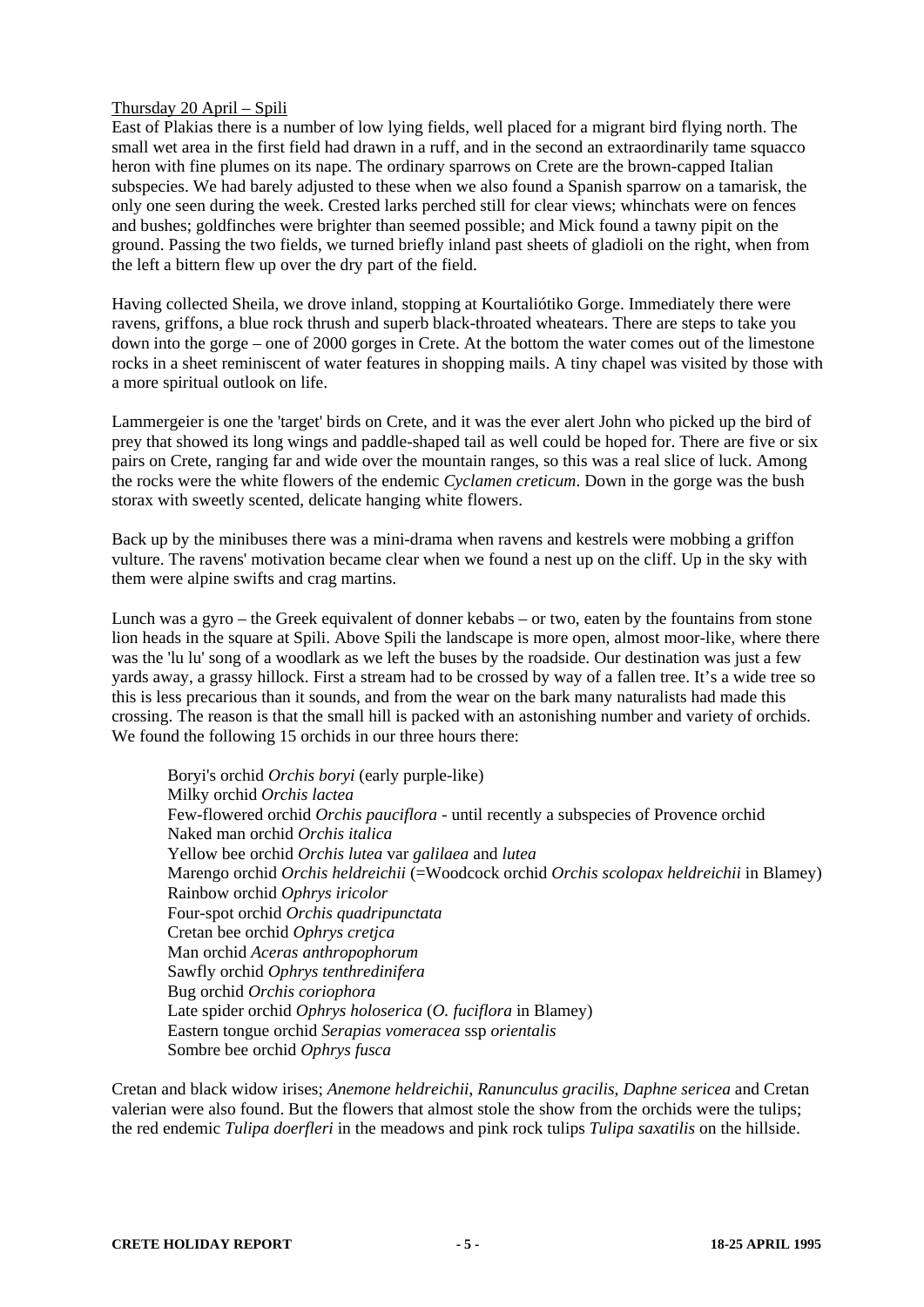A quail song 'wet-my-lips' joined the chorus of corn buntings before we again crossed the tree and left for Plakias.

Dinner was in the Taverna Christos. We had a spread of starters – octopus, salad etc – and some tried the 'big beans' and artichokes to follow.

#### Good Friday 21 April – Phaestos

First stop was by a river at Plati where a little egret flew by, showing its yellow feet to us and to the local Sardinian warblers. The drive to Gortys (= Gortyna) took us through the crowded market on the main road of Timbaki, then past banks of wild lupins.

At Gortys, once the capital of the Roman province of Crete, most of the group took time to visit the odeum for the famous code of laws, inscribed in a Dorian dialect on blocks of stone. Somewhere a scops owl called in broad daylight. Lunch was over the road in the shade of eucalyptus trees, in one of which was a kestrel nest.

Phaestos has the most superb hillside setting overlooking the Messara plain, and looking down onto it we made some attempt to interpret the ruins of this splendid Minoan palace with help of various guides. There were whinchats and greenfinches on the fences and a tree sparrow flew past, On the hillside nearby a brief botanical diversion found love-in-a-mist, mammose orchid *Ophrys mammosa* (a subspecies of early spider orchid in Blamey but now separated as a species), bug orchid, fan-lipped orchid (*Orchis collina*), and scores of pyramidal orchids.

Some two miles or so away we stopped just before Agia Triada to look at a bank of Cretan ebony *Ebenus creticus* – a justifiably glamorous name for this superb pink pea flower, endemic to Crete, otherwise known as shrubby sainfoin. There were excellent views of a woodchat shrike for us and the rather agitated local stonechats. Our first scarce swallowtail of the holiday in the car park at Agia Triada flew far too far and fast to be caught in a butterfly net despite my best endeavours, We walked down past the closed remains of the church and village of the Holy Trinity to the dried up river bed of the river Geropotamus where great reed warbler, Cetti's warbler and quail were heard. On the way back, one bus stopped in Spili to visit the church which was in breathtaking, flower-filled Easter finery. Pursuing our ecclesiastical enthusiasm we checked the more modern church at Plakias, which was closed. Tony was persuaded that to ring the bell ourselves night cause a diplomatic incident.

Over supper that evening, a common sandpiper flew between the rocks out at sea facing the Taverna Christos. The starters were so generous we moved straight to pudding. All the wrong subjects were chewed over at dinner – politics, economics and religion – but still there were tears of laughter.

# Easter Saturday 22 April Kotsiphos gorge, Petres river and gorge, Georgioupolis lake, Lake Kournas, Rethymnon

First stop of the day was another of Crete's 2,000 gorges, and another local one, Kotsiphos gorge, through which one can approach or leave Plakias. A male redstart, a male black-throated form of the black-eared wheatear and chukars heard were three highlights.

The two minibuses set northwards across the island, though the convoy system suffered the odd hiccup as the back bus stopped for red-rumped swallows and a marsh harrier (I plead guilty, M'lud.) We arrived together at Petres river and gorge, pulling off the road along the north coast west of Rethymnon. By the small wetland close to the road bridge were little ringed plover, a *thunbergi* yellow wagtail (the grey-headed, Scandinavian subspecies), little egret and stripe-necked terrapins, At Georgioupolis there is a freshwater lake which held a drake garganey, many dabchicks, coots, and moorhens, six common and one wood sandpiper and a possible marsh sandpiper that Mick saw which then failed to appear for the scrutiny of the group. A rendezvous in Georgioupolis to swap one minibus (for another without a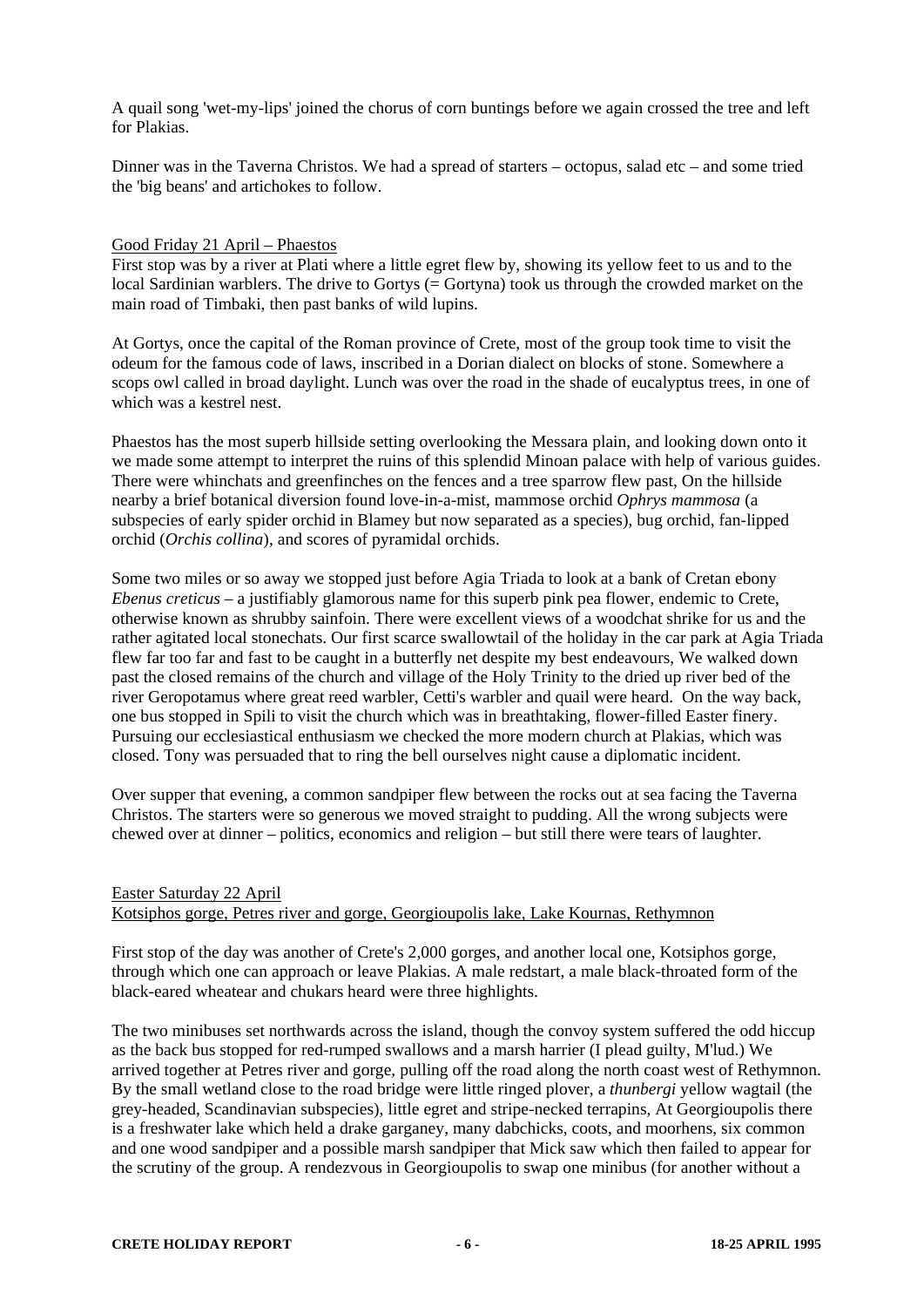groaning noise) was followed by a packed lunch by the quay. A walk around the reedy area then found several woodchat shrikes, fan-tailed warblers (zip...zip...zip); we saw Cetti's warblers and found looseflowered orchids (*Orchis laxiflora*).

At the bar overlooking Lake Kournas we tried honey and yoghurts, then, despite the heat of the afternoon, walked towards the apparently birdless lake. There we found the hawthorn-like shrub storax with its sweet-smelling white flowers like an open snowdrop, By contrast, huge dragon arums smelt, as the book suggested, of dead goats. The chukar in a cage was, perhaps, mainly of interest to Chris who had recently been involved with a prosecution for the illegal release of chukar hybrids in Norfolk.

A short drive brought us to the castle above Rethymnon – complete with Cretan wall lettuce. There was time for a walk around this one-time Venetian port. We disappeared in various directions; Mike and Doreen to the harbour, Alan and I through photogenic back streets, before reconvening at a restaurant for supper and limericks, The menu's exotic sounding 'mushroom fright' and 'special lamp' turned out to be fried mushrooms and special lamb.

For some of the group, there was still more to come after our return to Plakias. One minibus went to Myrthios for the Easter service in the small church tucked into the streets above the square where we had had lunch on our first day. In the small but richly ornamented church the service started, late that evening. 'Kyrie eleison' were the only recognisable words from the flow from the elderly male reader, who was joined by a woman elsewhere in the church, sometimes in harmony, sometimes it seemed in competition. There were few in the congregation dedicated enough to hear the whole service but during the course of it most of the population of Myrthios, and probably Plakias too, processed through the church to pay their respects by kissing the picture of Christ. After the service, painted eggs and slightly stale cakes where handed to all those going into or out of the church. Meanwhile the local lads celebrated Easter by lighting and throwing interminable numbers of bangers on nearby rooftops.

# Easter Sundav 23 April – Moni Préveli

There were red-painted hard-boiled eggs and Easter biscuits for breakfast at the Hotel Sophia to celebrate Easter Sunday.

We had almost reached Moni Préveli when a cuckoo flew by, causing us to leap out of the minibuses. Though the cuckoo had gone, there were superb telescope views of ortolan buntings – often a difficult bird to find – woodchat shrikes and a pied flycatcher.

It could hardly have been a better day to explore the trees and garrigue below the 'new' 17th century monastery with its fine views over the Libyan Sea, There are few birds where a back view is welcome, but it clinched the identity of a male collared flycatcher by the white collar round the back of the neck. Chris was so excited about a new bird for his life list that he managed to miss the male Ruppell's warbler that everyone else saw so well. The Sardinian warblers were giving great views; there was a trickle of migrating turtle doves; but best of all three male golden orioles, no doubt recent arrivals across the Mediterranean, perched on the outside of the bushes below like golden lollipops. Then, to cap it all, Daphne found the most beautiful orchid of the holiday, a pink butterfly orchid (*Orchis papilionacea*).

We stopped along the road to overlook the 'old' 17th century monastery, Christine, Liz and Tony who explored advised in favour of time spent here. Looking down, the rest of the group watched blue rock thrushes which, it became apparent, were nesting in the buildings.

Lunch was at the Platia Tavern at Myrthios again, overlooking the superb view down towards Plakias bay. An afternoon off followed; many walked back to Plakias down the hill where Cliff and Sheila had views of a subalpine warbler. An evening walk to the fields east of Plakias revealed two tame little stints, a squacco heron, lots of whinchats, woodchat shrike, nine grey herons and about 30 yellow wagtails, mostly the blue-headed subspecies but also two black-headed. John managed to pick out an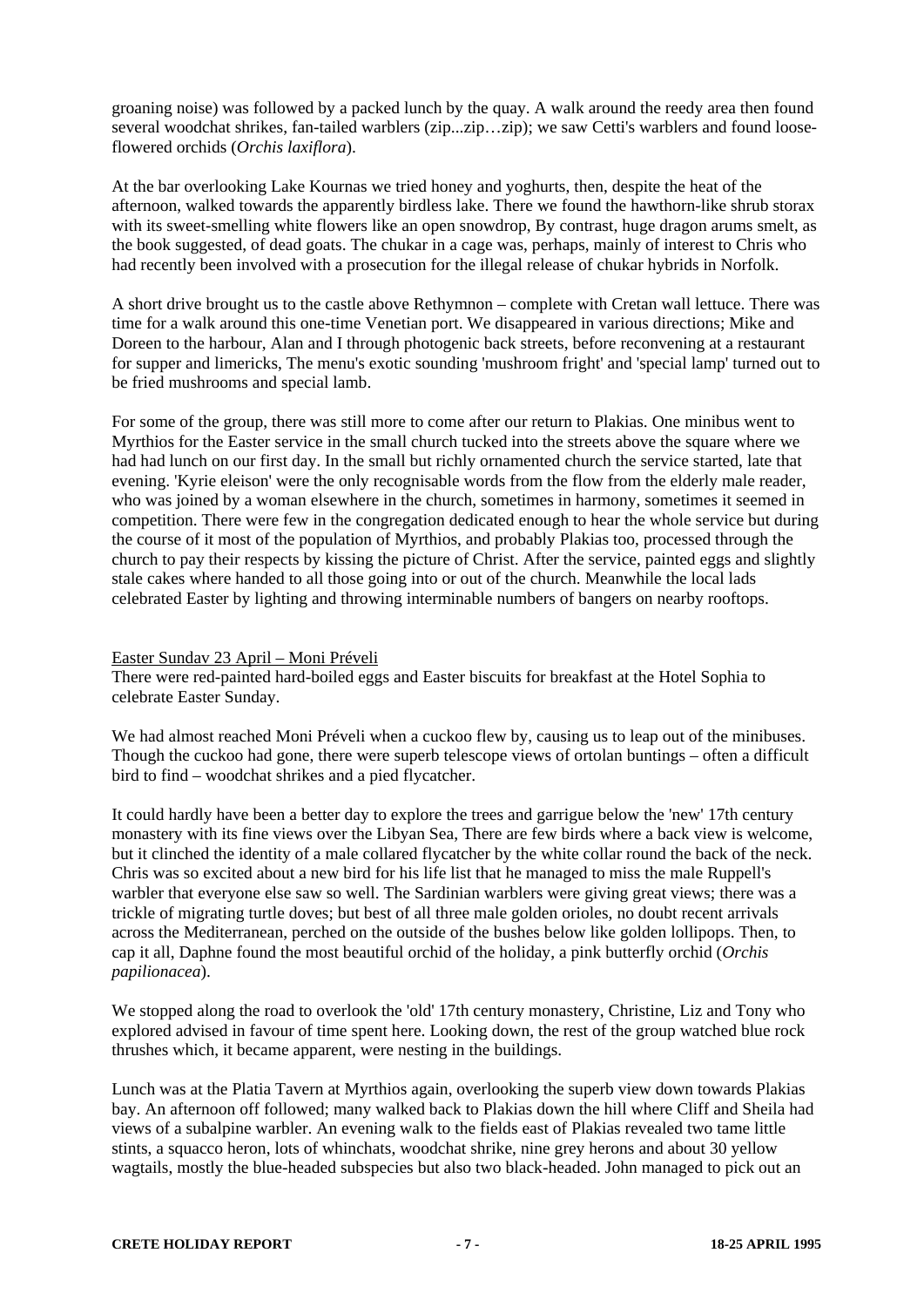almost invisible bittern standing in a dry field. We returned to the Taverna Christos which, it being Easter, spoilt us with the most superbly moist and tasty plate of lamb cooked on the bone, with potatoes in herbs and artichoke salad. Sue's lovely sketches were much admired.

#### Monday 24 April – Frangocastello

A wall brown by the bus was the first of the trip. Somewhere west of Plakias the ever alert Mick stopped and showed us a land crab (freshwater crab) in the road that somehow he had realised was not a stone. Thirteen of us helped it across the road with an improvised tray. The next unscheduled stop was for an Eleonora's falcon. By a happy coincidence on the scrub by the roadside over which the falcon had flown there was a Ruppell's warbler; they seem to prefer taller vegetation than Sardinian warblers.

The castle of Frangocastello, a former coastal garrison built in 1371 to deter pirates, was where a Greek adventurer, Hadzimihali Daliani, and his men had their last stand when they might have been better off heading for the hills. Our visit was a little early date-wise and late time-wise to see their ghosts – the dhrossoulites – which are reputed to appear in the misty dawn in mid-May. The plain was rather birdless, save crested larks, but the activity was on the sea. Four groups of ten or so Mediterranean shearwaters plodded steadily westwards over the still sea, and a single, then two, Cory's shearwaters, larger and browner, appeared and flew around, occasionally settling not far out.

By the castle shell's entrance there was a mandrake plant, yellow pheasants-eye and squirting cucumber. Three Cory's shearwaters flew round a small boat; a 'real' swallowtail appeared; *Thymelea hirsuta* was identified; a baton blue settled on spiny thyme covered in parasitic dodder. But these were all sideshows compared with the excitement of the migrating herons. A steady trickle of small flocks, sometimes one species, sometimes nixed groups, was moving along the coast, arriving from Africa and heading east along the Crete coast. This took place over about an hour and a half in the middle of the day. The flocks of migrating herons are worth listing in full:

- $-9 + 3$  grey herons
- 29 grey herons
- 19 grey herons
- 5 little egrets + one squacco heron
- 15 glossy ibises, 6 squacco heron, c16 grey herons
- $-6$  purple herons  $+3$  grey herons
- 1 grey heron
- 6 purple herons landed in a fig tree
- $-23$  purple herons  $+2$  squacco herons

We took time out to visit the café near the beach – just in case any more herons cane along, of course – and walked a short distance through the hot afternoon sun to the low scrub on the plain where there were spectacled warblers and another Ruppell's warbler.

There was a wedding at the church in Plakias as we drove past on our return. Supper was at the Taverna Apanemo, just west of the centre of town. A fishing boat cruised gently through the Mediterranean twilight as we tucked into starters of squid, octopus, aubergine and green salad. The common sandpiper was out there again, calling away, and still the herons arrived from Africa:

- $-28$  purple herons  $+6$  grey herons
- 10 little egrets
- 60-70 night herons
- 45 little egrets

The last two groups were in rather less than twilight, and the night herons took so long to fly in and circle round that Mick was able to return to the hotel, collect a telescope and allow their identification to be confirmed.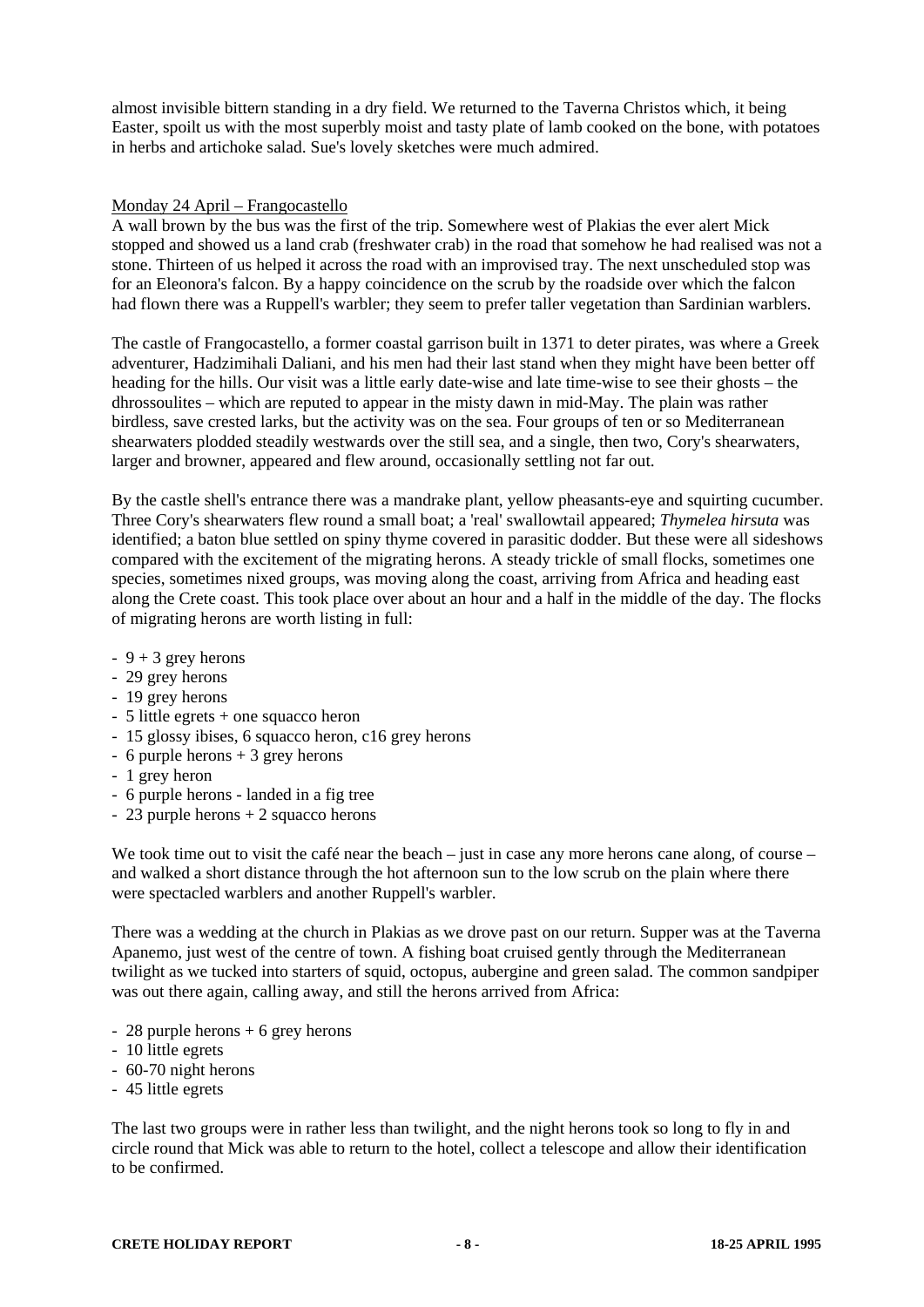Finally, we completed our checklists. To do this we were using Stephanie Coghlan's 'Birdwatching in Crete' when Stephanie herself walked along, recognised a voice and joined the group for a brief chat and to sign copies of her book.

# Tuesday 25 April - Local walks

For our last morning at Plakias we explored the wet fields east of the town again. There was still a ridiculously tame little stint and stacks of yellow wagtails. It seems a shame that this little area, so full of migrant birds in April, is almost bound to be built on sooner or later. Our first sand martins were flitting around the stream in the middle of Plakias as we returned. Mick left us to join his next group after lunch at Myrthios. Some walked back and after a quiet hour or two shopping or pottering, the coach collected us for Heraklion. The 'plane was delayed, so there was a quick sortie outside and the following wayside plants were found, some to ponder over in the terminal:

Winged sea lavender *Limonium sinuatum Astericus aquaticus Pallenis spinosa microcephala*  White mignonette *Reseda alba* Curry plant *Helicrysum italicum* Hop trefoil Large yellow restharrow *Ononis natrix*

There were also crested lark, stonechat and Italian sparrow, which all goes to prove that extra time is an opportunity for a Honeyguide naturalist.

# Butterfly list

Swallowtail Scarce swallowtail Eastern festoon Cleopatra Small white Clouded yellow Dappled white Painted lady Red admiral Speckled wood Wall brown Southern grayling Baton blue Common blue



*Scarce swallowtail*